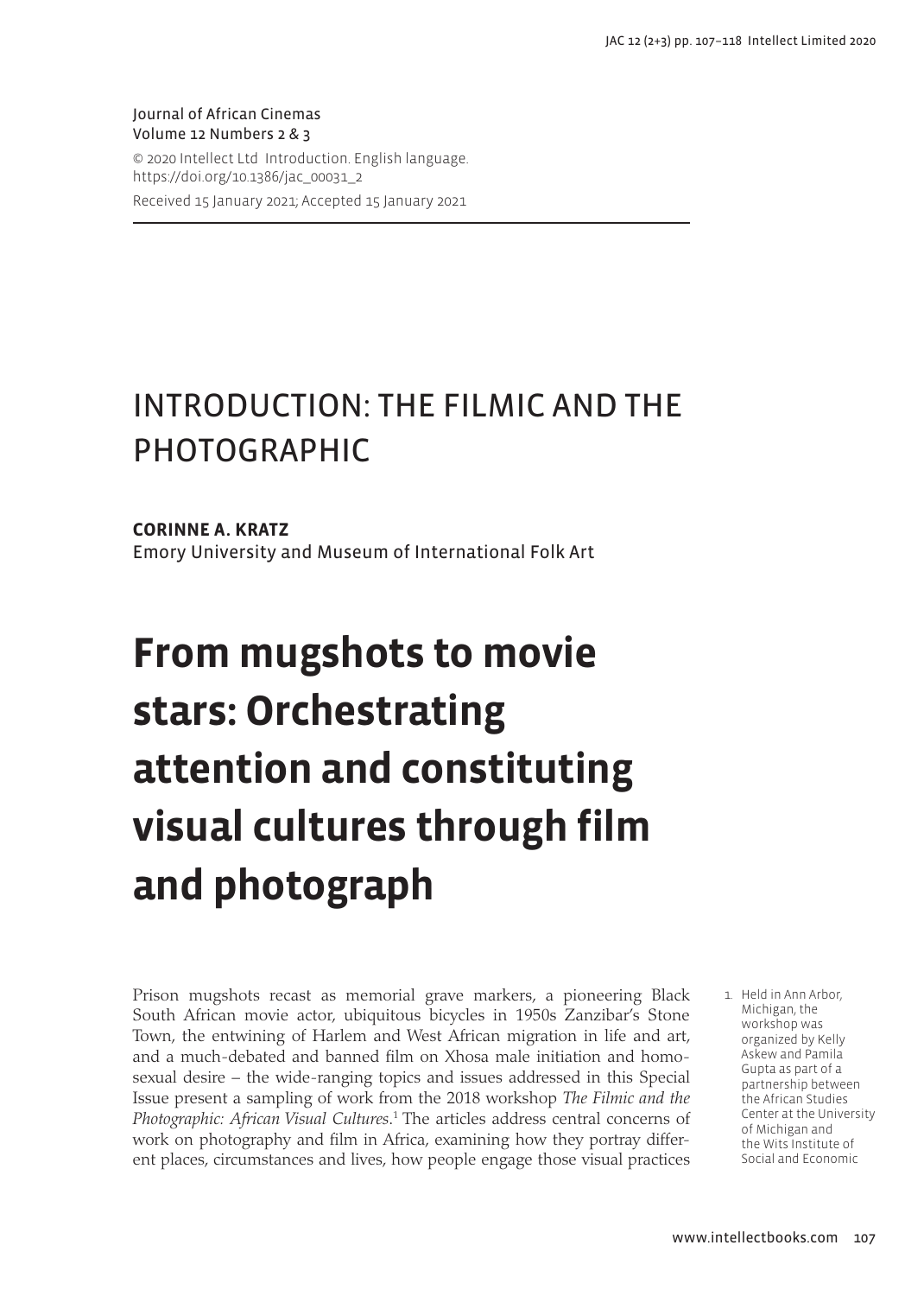Research (WiSER) at the University of the Witwatersrand, funded by the Andrew W. Mellon Foundation. Other articles from the workshop will appear in an edited volume.

in forming identities and subjectivities, how they might help constitute varied political relations and forms of community, link imaginaries and places, and how both films and photographs move across different contexts, networks and formats. Beyond these concerns, however, the articles also foreground commonalities and distinctions in how these processes play out through film and photography.

Produced through encounters mediated via cameras, both photographs and films entail a reflexive sense, a 'process of looking with a certain interest, a certain will' (MacDougall 2006: 3, 7). In both cases, seeing through the camera lens brings a heightened attention through the use of framing and focus, orchestrating attention across different scales. Filmmaker MacDougall finds that this visual selection and orchestration 'distills and concentrates experience', often producing an intensification of perception but also hinting at what lies beyond the frame (2006: 4). The two articles about photographs in this Special Issue, by Pamila Gupta and Bianca van Laun, illustrate this well. Moreover, Gupta shows that attentional orchestration is in fact a delicate dance among photographer, photograph and viewer in her analysis of Ranchhod Oza's photographs of Zanzibar's Stone Town. Gupta's own attention centres on the relatively inconspicuous but commonplace and ubiquitous bicycles that appear in the images, thereby reframing Oza's own framing.

Compared to the Zanzibari photographs, the prisoner ID photos that van Laun considers have uniform blank backgrounds, framing and depth of field; their focus is on individual men, their purpose to place and trace them in the bureaucratic system. Telling details of the prison context appear, including a metal stand rising over their heads, showing prison and fingerprint numbers. It is those details that were removed when the photos were reused and recontextualized years later in the Gallows Memorialisation Project, as part of a memorial museum display and as identifying placards on formerly unmarked graves being exhumed so remains of the politically hanged men could be returned to their families. Focus and tone in the photos were also digitally adjusted, cropping to zoom in on each man's face. In this case, new attentional orchestrations were fashioned long after the photographs were taken, adjusted for changed politics, changed viewership, and recontextualizations that moved the images towards more performative and relatively public displays. They were still embedded in bureaucratic processes, but had left behind the file folders that initially formed their primary context.

Film and photos alike make sense and meaning through their composition, but their relationships with narrative are somewhat different, if overlapping. Still images hold a plentitude of narrative potential that builds on a certain semiotic openness and ambiguity. Attention is directed by framing and composition, but viewers can interpret and build in different ways from the iconic and indexical surplus present in photographs (Pinney 2003: 3–4, 6–7; Kratz 2002: 94, 213; Berger 1987). Photo sequences and groupings might lead towards particular narrative frames, but 'discontinuities within the arrangement will be far more evident' and viewers' assumptions will actively bridge them (Berger and Mohr 1982: 287). In film, a director shapes that narrative potential through the edited montage and progression of images, framings and scenes, drawing viewers towards particular narrative paths. MacDougall notes that a shot taken from a film shares with a photograph the capacity to 'signify a variety of things. […] But', he goes on, 'even within the context of a film, shots do not entirely lose their multivalency' (MacDougall 2006: 40). Litheko Modisane's article in this issue draws attention to the ways that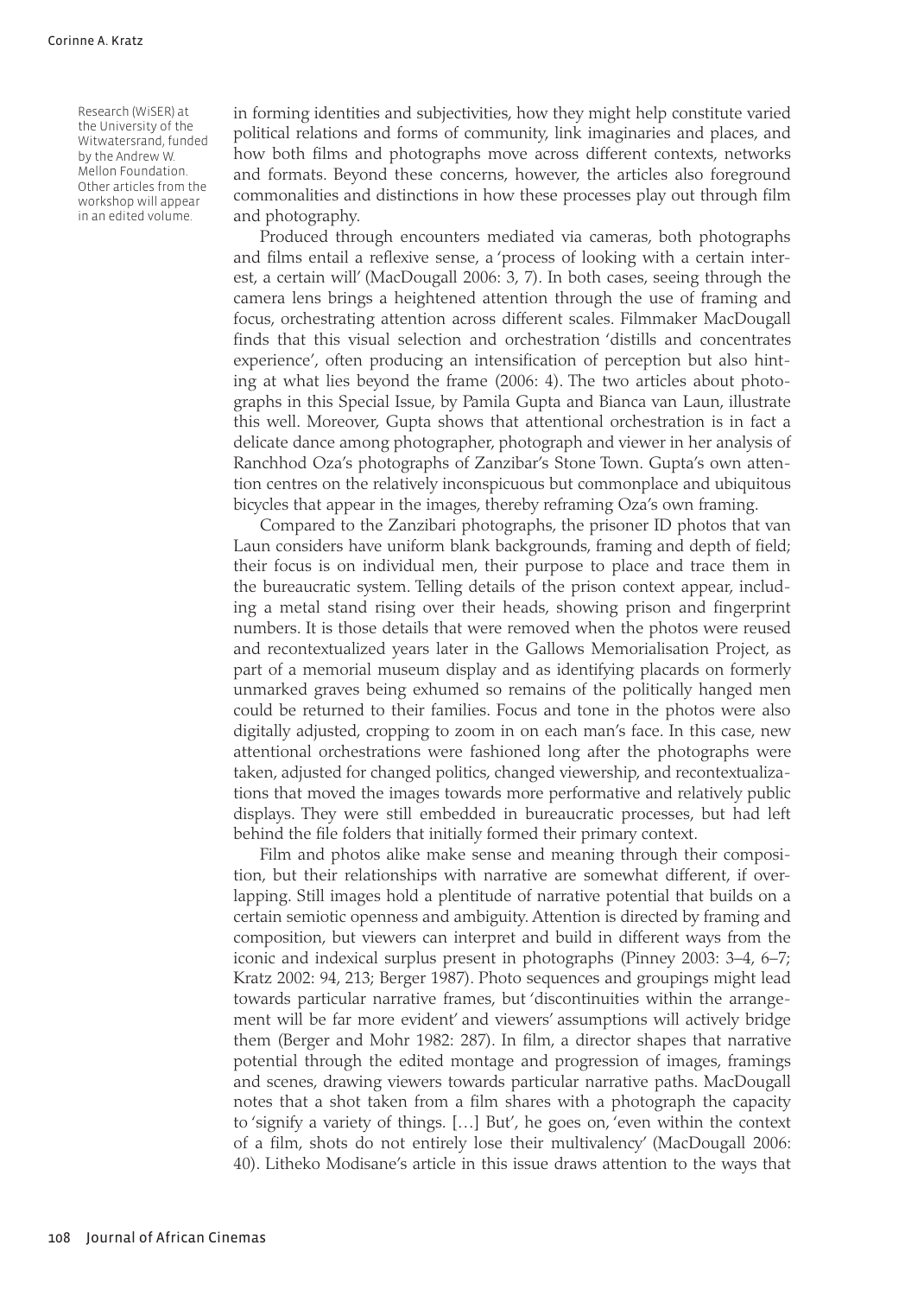actors, like Ken Gampu, as well as other film professionals also add layers of meaning for different viewers and bring nuance and affective depth to film narratives, while Susan Levine's article points to the way film narratives can become entangled with wider social controversies and debates.

Scholars and critics continue to discuss and contest differences, similarities, complementarities and interactions between film and photography – from Berger's contention that 'photographs are the opposite of films' (1982: 279) to MacDougall's sense that 'photographs […] have their own dynamism, and groups of photographs can conjure up connections similar to those produced by the shots in a film' (2006: 2).<sup>2</sup> Indeed, artists like Simon Gush have built on these interactions, blending features of the filmic and photographic. Gush's film *Red*, part of an installation of the same name, intercuts interviews with participants in 1990 events at the Mercedes Benz plant in East London with contemporary scenes from around East London, held still for ten or twenty seconds, some for close to a minute, without pans, zooms or other camera motion. There is only the scene's own ambient motion: waves, cars passing, people crossing streets, windblown trees, creating segments somewhere between film and still image (Gush and Cairn 2014; Kratz 2016; Pinney 1990). The aesthetic effect of the juxtapositions introduces seeming temporal contrasts and reflective moments (Kratz 2016: 32–34). Gupta (this issue) and an interview with Seydou Keita mention another kind of film–photo interaction when film viewers take on the dress or gestures of favourite film actors when staging their own studio portraits (Kratz 2002: 120).

The articles in this Special Issue, then, extend and add to a dynamic and productive conversation about the filmic and the photographic. Combining case studies of both can help bridge literatures that have focused on one or the other, drawing on critical languages and approaches from their different traditions to cross-activate and seek synergies from their combined influences from art history, anthropology, literary studies, cultural studies and with work under the broader rubric of visual studies to engage other visual practices and events as well, such as museum exhibits and performance. A simple example of these synergistic activations might be exploring how the notion of *mis en scène*, originally applied to theatre and film, might illuminate photographic analysis, bringing attention to the use of space and mood in image composition, to the more literal sense of creating and lighting a set in studio work, or to the sense of place and context that emerges from Oza's oeuvre in Zanzibar (Gupta), or the inflections brought to images of Harlem both through African immigrants in New York and as films and photos of Harlem travel to Africa (Sawadogo).3

Discussion about the photographic and the filmic has also come to reflect ongoing shifts in associated visual and political economies. As an *African Arts* Special Issue on African photography noted, since the 1990s, video documentation of ceremonies and major life events has joined photography as a ubiquitous visual practice throughout the continent (Gore 2015: 1), even as photoshop digital services have altered photographic possibilities and extended previous photomontage and collage manipulations (Kratz 2019: 324). While several articles here consider moments before the democratization of visual production heralded by cell phones and digital visual technologies (Vokes 2019), those affordances figure significantly in other articles that consider contemporary visual practice and products.

The redeployed prison photos that van Laun considers, for instance, are touched up, enlarged and reproduced through digital means, enabling

- 2. Berger meant this in relation to their temporal orientation. 'Photographs are retrospective […] films are anticipatory. Before a photograph you search for what was there. In a cinema you wait for what is to come next' (1982: 279).
- 3. For the components of *mise en scène* and their photographic application, see [https://petapixel.](https://petapixel.com/2016/10/04/15-principles-mise-en-scene-thatll-help-photographers-tell-better-stories/) [com/2016/10/04/15](https://petapixel.com/2016/10/04/15-principles-mise-en-scene-thatll-help-photographers-tell-better-stories/) [principles-mise-en](https://petapixel.com/2016/10/04/15-principles-mise-en-scene-thatll-help-photographers-tell-better-stories/)[scene-thatll-help](https://petapixel.com/2016/10/04/15-principles-mise-en-scene-thatll-help-photographers-tell-better-stories/)[photographers](https://petapixel.com/2016/10/04/15-principles-mise-en-scene-thatll-help-photographers-tell-better-stories/)[tell-better-stories/](https://petapixel.com/2016/10/04/15-principles-mise-en-scene-thatll-help-photographers-tell-better-stories/). Accessed 26 May 2020.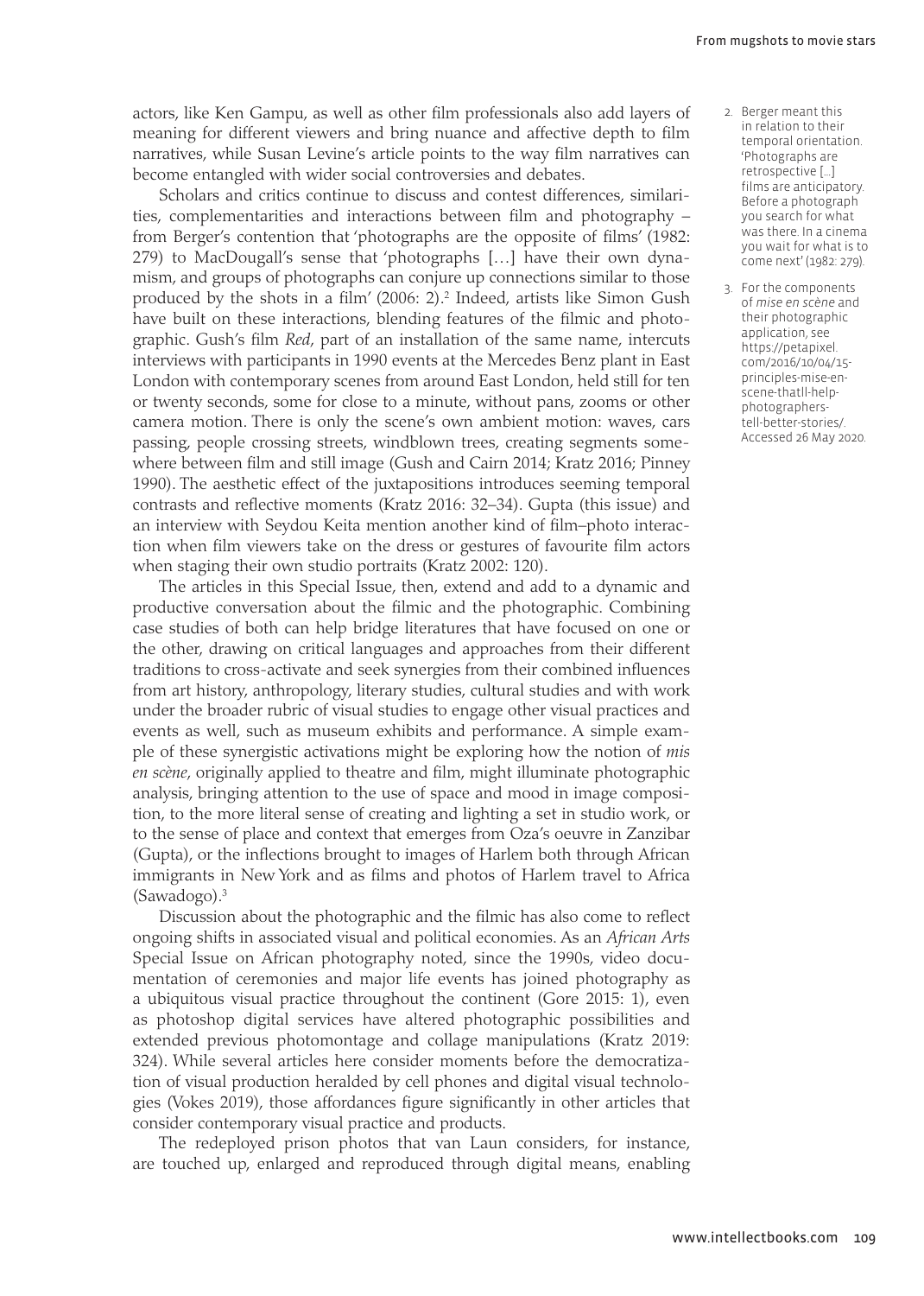the new uses and meanings they take on and showing how they too are enmeshed in state bureaucratic processes. Similarly, Levine's article on *Inxeba* (*The Wound*) makes an important point about how debates about the film escalated through social media. It seems that many participants in the debates did not watch the film itself, but saw only the trailer, whose brevity and smaller file size more readily allowed online posting and circulation, even as it curtailed more nuanced discussion of the actual film. This format influence resonates with my own analysis of an earlier visual proliferation of images of Wodaabe people of Niger. In that case, after several films about Wodaabe had been made in the 1950s–80s, Carol Beckwith's stunning photographic book on Wodaabe appeared in 1983. With that change of format from film to still photos, they became one of the sparks that launched the images into popular worldwide circulation across various visual domains. Single images could much more readily be isolated 'to circulate widely, be incorporated into other formats and uses, and recast' (Kratz 2018a: 37), much like the circulatable short trailer format.

In another facet of visual circulation, film and photos alike have also seen their canonical viewing events and contexts expanded and begin to overlap. At one time, films were shown almost exclusively in theatres; going to see them was something of a special event, especially at festivals and premieres. Over time, films were also shown in classrooms and other settings, with some eventually available at home, on television and video players. Personal photographs were kept in albums, envelopes and boxes, displayed in homes, galleries and museums, exchanged among friends and family, while other photos had diverse commercial and marketing uses. Now, of course, many films can be watched on demand via the internet and on cell phones and people can curate personal albums on their phones, crafting image entourages from diverse sources (Kratz 2012, 2019). Such digital viewing and circulation has become a common denominator for film and photography alike, changing the social and material nature of filmic and photographic experiences, even as cell phones provide the means for all to be photographers or filmmakers.

The articles collected here delve into a range of such issues raised by film and photography in and about Africa. They examine what visual resources can do, and the many things that people do through them. Films and photographs alike provide resources through which people fashion, assert and contest identities, subjectivities and communities; give diverse meanings to particular places; negotiate power and politics; and fashion affecting narratives and biographies. The ways that films and photographs circulate and their diverse viewers provide ways to map and excavate other aspects of visual culture in Africa. The concentration of South African case studies here is complemented by articles on Zanzibar and on connections between Harlem and West Africa. A number of common themes and approaches, as outlined below, create counterpoint and dialogue among the articles and illuminate wider issues of visual culture.

## **PEOPLE, PLACES, POWER: CRAFTING IDENTITIES AND RELATIONSHIPS VISUALLY**

Each article in the issue examines the way visual images can shape, signal and express personal and social identities and at the same time be part of particular politics and power relations played out around and through such identities. As van Laun follows photographic biographies, tracing prisoner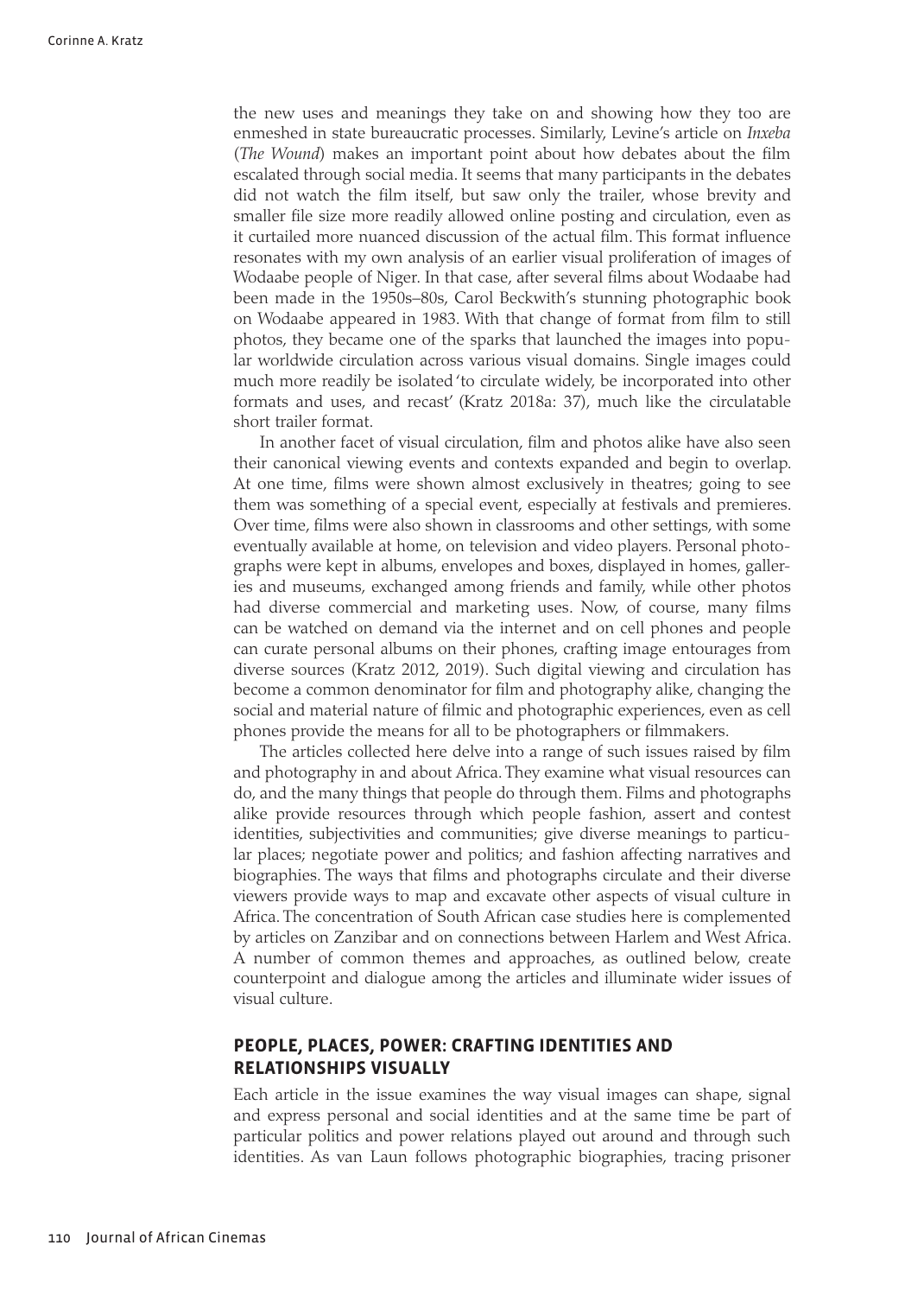- mugshots through transforming systems, she shows how the men pictured are first removed from their families and social relationships through bureaucratic processes that turn their visual identities into identically framed images, numbers and files, reading their bodies as a particular kind of masculine sign within the apartheid system.<sup>4</sup> Under the post-apartheid dispensation, memorial projects sought to recast and redefine those same images as a means of connecting with their families and restoring those personal identities, images which were indeed taken up by relatives as well.
- Modisane and Levine also foreground visual expressions of Black masculinities and their physicality. Modisane identifies the complex identity dynamics of actor Ken Gampu, 'fabricating fictional characters that were, in turn, inscribed on his body and the memory of his subjectivity' (p. 122 in this issue) as he performed particular Black male roles in apartheid-era films and simultaneously experienced the constraints of apartheid as an actor and worker. His brief 'faithful servant' role in *The Hellions* showed his social place with tattered clothing and physical endurance, yet Gampu's gestures and direct gaze simultaneously brought the role a certain dignity. As a father in search of justice in *Dingaka*, Gampu again portrayed a stereotypical apartheid role, this time the rural ethnic man. Yet his journey to the city brought out a different Black masculinity, again portrayed in part through attire to suggest the modern urban man. This was echoed in fan magazines as Gampu took on a public persona as a star featured in photospreads, one exemplar of the *Drum* man, a cultural figure and set of values, aspirations and identities created in part through film and photography.
- The film Levine addresses, *Inxeba*, also highlights rural and urban masculinities. It follows a young Xhosa boy from the city, brought to rural initiation to lose the city's 'softness', who finds that initiation settings also contain homosexual desire, yet another Black masculinity intimately portrayed. In this case, the politics that engulfed the film circled around depiction of both sexuality and of scenes about what was taken as a deep cultural tradition of identity formation, constituting 'real men'. Echoing Gampu's identity dynamics, the public debates brought out parallels and blurring between the roles played by *Inxeba*'s actors, their own life experiences and identities, and their public personas.
- Sawadogo's article focuses on the way African immigrants appear in films and photos of Harlem. Some films, creative works, and institutions discussed are concerned with how immigrants have come to understand their new home, at once reshaping their own sense of self and simultaneously marking and transforming their neighbourhood home over time. Indeed, he argues that African presence more generally is seen in the signs, storefronts and interactions on the street, as Harlem becomes 'a character' in films visually. Sawadogo shows the embeddedness of African/African American interactions and the layers of belonging in Harlem's history. Relatively recent circulations of people from Africa to the United States become both the topic of narrative films made in Harlem by African directors and one basis for reshaping production and distribution in the neighbourhood as the presence of African film festivals and exhibits increases. But what kind of character is the neighbourhood? How does Harlem itself shape the everyday interactions central to the films described? Yet other profiles show how Harlem figured in West African imaginaries of modernity and the US even before a significant number of people came there, through the circulation of images and films. How is Harlem now seen in Senegal or Congo? And how are non-immigrant Harlem

4. Masondo (2019) and Minkley (2019) consider the bureaucratic systems, instabilities and ambivalences associated with South African ID photos produced for the pass system from the perspectives of the state, photographers and photographic subjects.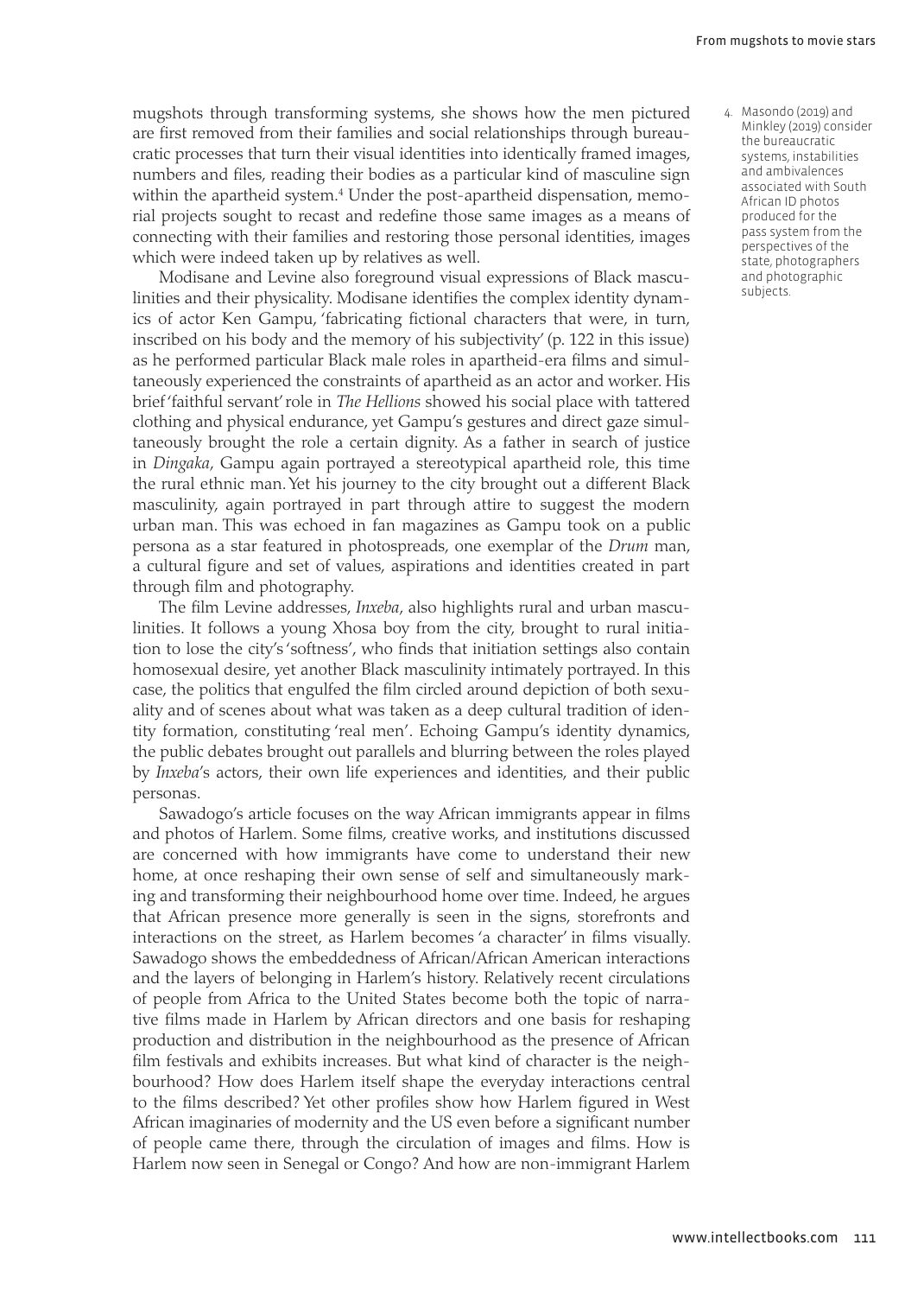residents engaging with their African neighbours and the burgeoning African film production and presentation in their midst? In a sense, Sawadogo's article is as much about visual representation of place and how wider imaginaries form through creative work as it is about particular immigrant communities.

Gupta takes as an unexpected analytical path through bicycles as she weaves together two strands of identity embedded in Ranchhod Oza's photographs of Zanzibar's Stone Town. Like Sawadogo, one is a strong sense of place. But Gupta's careful attention to the images and their context brings out a greater sense of both the material sociality of place – places where people gather, where ships are unloaded, where daily rituals unfold – and of the temporality of place – e.g. with popular Sunday film screenings marking time and leisure. The other strand of identity is seen more obliquely. Oza runs a photo studio in Zanzibar for decades, but Gupta does not read the portraits and commissions he produces there so much as she reads the photographic practice and the photographer himself. The bicycle was part of his own personal identity and daily life and the urban scenes tracked his own experience. The bicycle seen in so many of the images, then, becomes a sign of person, place and time as well as a sign of sociality (pp. 201–202 in this issue). Oza and Zanzibar in the 1950s are both seen and presented visually as cosmopolitan, foregrounding the role of trade, transport and the diversity of Indian and immigrant communities there during pre-Revolutionary Omani times. While studios and albums were often 'sites in which cosmopolitan "theatricalities" could be indulged' (Vokes 2019: 215–16), Oza showed the vernacular cosmopolitanism that permeated Zanzibari life.

Gupta and Sawadogo's articles draw attention to the capacity of images for immersive, textured portrayals of specific places, contexts, scenes and relations – a capacity for making place identities and making identities through place. Film and photography alike have this capacity, by attending to detail or capturing telling interactions and decisive moments. That potential builds on their indexical and iconic nature, but we might think about the different ways each medium works with this, the different ways they build impressions, suggest interpretations or narratives, and the kinds of engagements photography and film each foster. That immersive capacity also allows and enriches comparative interactions between the worlds of viewers and the worlds shown on-screen or in photos. While these aspects of visual place making and identity are particularly prominent for Gupta and Sawadogo, they are also found in the other three articles, if less specifically highlighted. Both Modisane and Levine, for instance, note the entanglement of rural and urban spaces with defining characters' identities as well as with general stereotypes. Modisane develops this more particularly, with the filmic portrayal of 'the prison, the courtroom, factory and dancehalls […] all part of black urban reality' and the 'dynamics of black urban life' providing a landscape on which 'Gampu as a modern actor […] assumes the subjectivity of the man of the city with panache', creating visual avenues for 'black audiences' negotiation of their relation to and claims on South Africa's cities' (p. 130 in this issue). Van Laun's article, too, shows how photographs help constitute not just prisoners' bureaucratic identities, but the prison itself as a place-based mode of governmentality. It is all the more poignant, then, when the images later help to establish memorial spaces, in both museum and graveyard, where families reclaim their missing, deceased relatives. The articles in this Special Issue show clearly that the way images are engaged in identity formation combines personhood and place, a profoundly socially defined intertwining.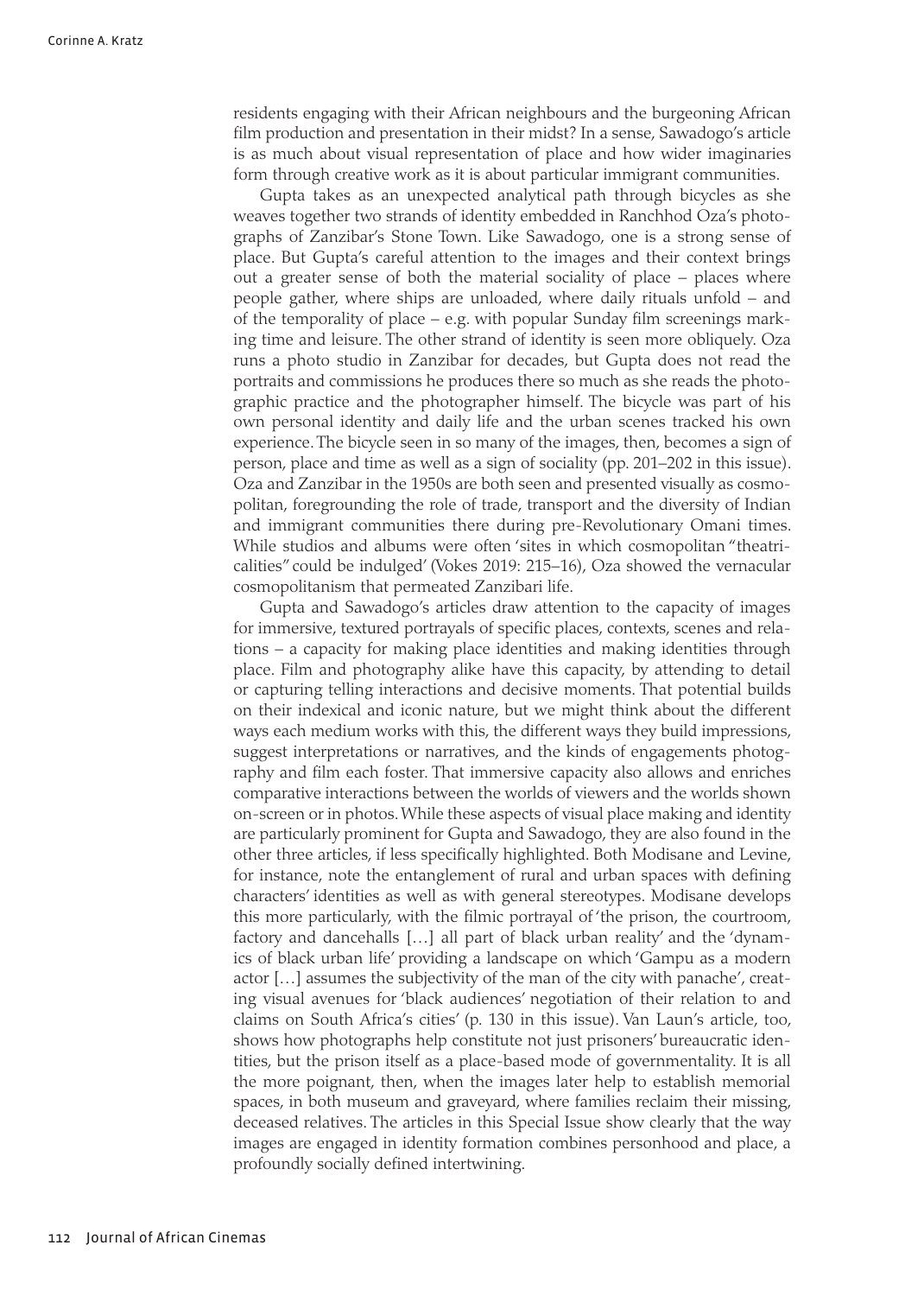We often focus on what photos and films do, the role they seem to play in creating, affirming or showing identities, identification and subjectivities. In some cases, it can also be illuminating to examine their involvement in misaligned identifications or aberrent decodings. In thinking about this focus on what are sometimes individually oriented, psycho-social effects, it is important not just to consider what film and photograph seem to do, but *how* they do so. Why is film compelling in shaping the way people see themselves? What is it about the images, the filmic narratives, scenes and characters, the contexts in which they are viewed, or the conversations that occur around them that gives them the power to so engage and move viewers? Answering those questions calls, in part, for closer attention to the visual composition, structure and resonances of the photos and films in question. Are good westerns more effective than ones with mediocre acting or second-rate plots and writing? Such questions run into all the challenges of working with the history of film reception, but they nonetheless help call for a more nuanced sense of how photographs and films work, moving beyond assuming simple exposure is all it takes. Similarly, our claims about what filmic and photographic images do will benefit from keeping a clear eye on wider social processes involved in the formation of identities and subjectivities: how various interactions figure in the way films and images are taken up, how they are invoked in discourses and interactions outside viewing contexts per se, how they become touchstones for particular social groups, and what local understandings are about film, photos, the power of images, and the power of potentially immersive experiences like film screenings (Griffiths 2008).

#### **SEEING THROUGH BIOGRAPHY AND MATERIALITY**

One way the articles here keep wider social processes in view is by using analytical approaches grounded in notions of biography and materiality, seeing photos and films through processual and phenomenological lenses. Building on later developments of the 'social life of things' perspective in material culture studies (Kopytoff 1986; Edwards and Hart 2004), van Laun does both, tracing different life chapters of a particular set of South African prison photos with particular attention to their changing material forms and formats. She examines how they were configured with other objects – from government records to human remains – to produce particular narratives and meanings over time, dehumanizing and objectifying prisoners, heightening the materiality of memorialization or filling museum space with narrative and affect through massing techniques (p. 146 in this issue) (cf. Kratz 2018b: 240–243). In each context, photographs rebalance different roles and registers, combining the evidentiary, affective and performative.

Modisane's biographical method takes a different angle. His study of actor Ken Gampu considers how film roles that he played might have infiltrated and interacted with Gampu's life and career, bringing out dynamics among personal, public and institutional meanings, identities and subjectivities. Heeding the apartheid context of these dynamics, Modisane also outlines the material conditions under which Gampu worked, both in his early life and then on various movie sets. Those contradictions and constraints may have also contributed to Gampu's development as an actor.

Gupta discusses photographer Ranchhod Oza's life and how his entanglement with a particular moment and place emerges in his urban landscape photos of 1950s Zanzibar, but her emphasis is more on the materiality of place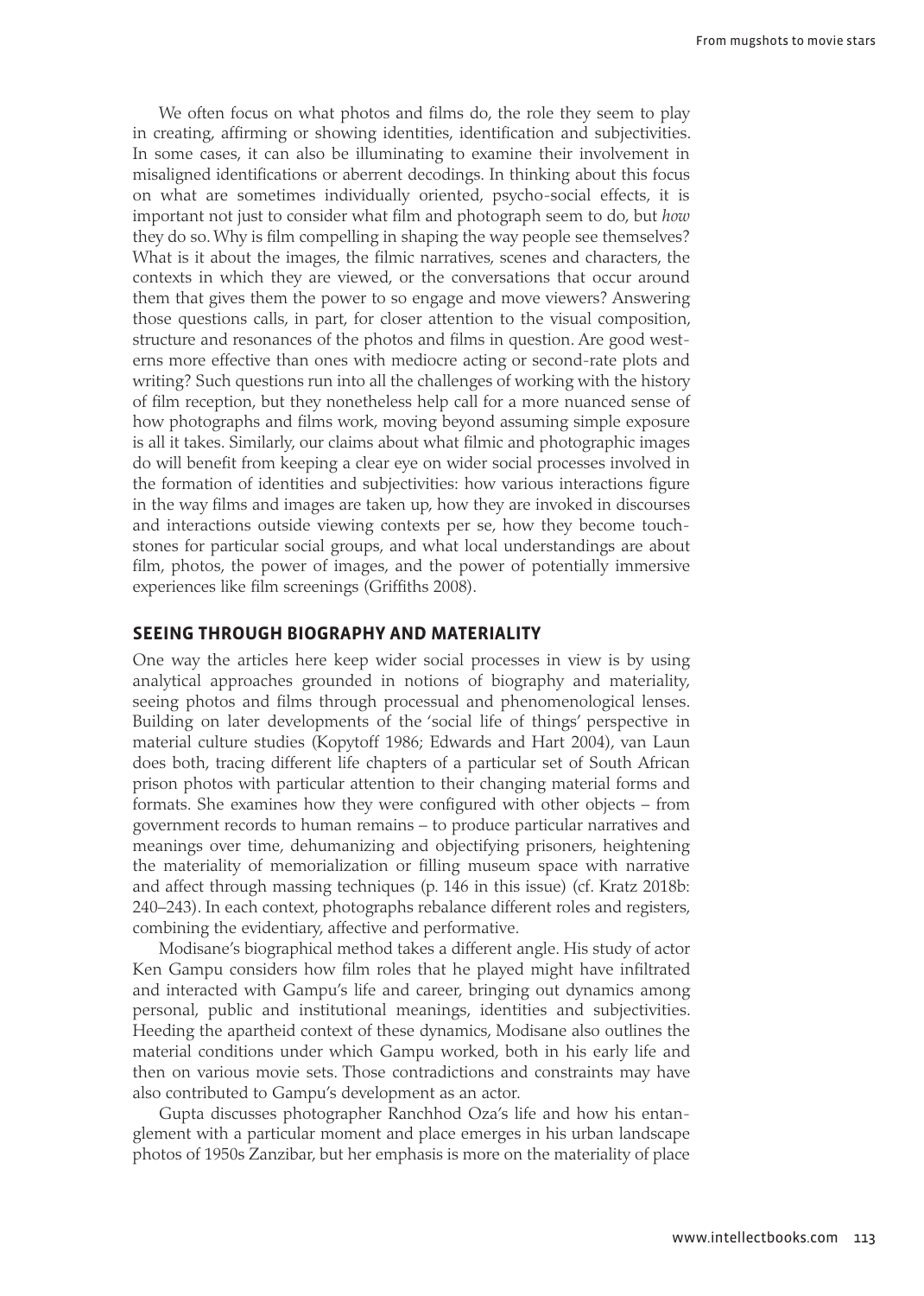5. Agbo (2019) traces the intricacies of digital image circulation as constituting images simultaneously as weapon, evidence and 'magical object' in Boko Haram conflicts in Nigeria, forging a new kind of war.

and photography. Her take on this is tied to a close reading of images that takes off from Margaret Olin's title phrase 'tactile looking' (2012). Olin's book focuses on how people form relationships and communities through photographic practices, but never actually develops 'tactile looking' as a concept. Gupta puts it into practice by extending Geoff Dyer's (2005) approach to photographs, a more contemplative viewing that recognizes both their lingering power and how the idiosyncratic eye of the beholder interacts with photograph and photographer. This leads Gupta to close inspection of the pervasive presence of bicycles in Oza's images, even personifying them at times. The form of materiality her method highlights echoes several of David MacDougal's commentaries. Discussing the effect of close-up framing in films and photos, for instance, he observes its emphasis on tactile qualities, 'allow[ing] for a curious kind of identification with material objects […] we inhabit its qualities in some way' (2019: 3). His notion of social aesthetics understands a 'social landscape' (like Stone Town) as a 'distinctive sensory complex' that filmically might best be approached 'obliquely, through events and material objects', like bicycles (2006: 58, 108). Tactile looking, then, might be thought of as 'extending our own feeling of being into our seeing' (2006: 1).

As already noted, Levine's article includes moments when actors' own biographies and experiences seem to blur and overlap with those of the roles they play, as in Modisane's exploration of Ken Gampu. Her case study of *Inxeba* might be seen as the biography of a debate within a longer contest over cultural politics, but Levine's case would emphasize that biography entails movement, development and especially modes of circulation. This is in keeping with her avowed grounding in work on reception theory, and raises the final thematic threads to consider in this collection of articles.

# **MAKING AND TRANSFORMING MEANINGS: CIRCULATIONS AND VIEWERS**

Levine recognizes film viewers as active, 'politically and historically situated producers of meaning, analysis and social commentary' and meaning production as an uneven, variable process (p. 177 in this issue), insights that gained wide currency through Stuart Hall's work beginning in the 1970s–80s. His encoding/decoding model foregrounded the interactive and socially embedded nature of media interpretation and the integral connections (and disconnections) across processes of production, circulation and reception (1993, 1994). Adding contemporary modes of circulation via internet and social media has made these processes even more complicated, as Levine's itinerary indicates.<sup>5</sup> She shows how *Inxeba'*s meanings were shaped within the political contexts of #FeesMustFall and #RhodesMustFall and prior controversies over Xhosa initiation photographs and produced across settings far beyond viewings of the film and its trailer, including protests, hearings of the Film and Publications Appeal Tribunal where the film was banned, university seminars, newspaper columns, Facebook, Twitter and art exhibits.

Several other articles also consider how images take on different meanings through circulation and recontextualization, sometimes in different political circumstances, as in van Laun's analysis. Sawadogo outlines both institutional landscapes of visual circulation in Harlem – including film festivals, art galleries, music venues, cultural centres, West African-owned businesses, and various cultural events – as well as the way images interact across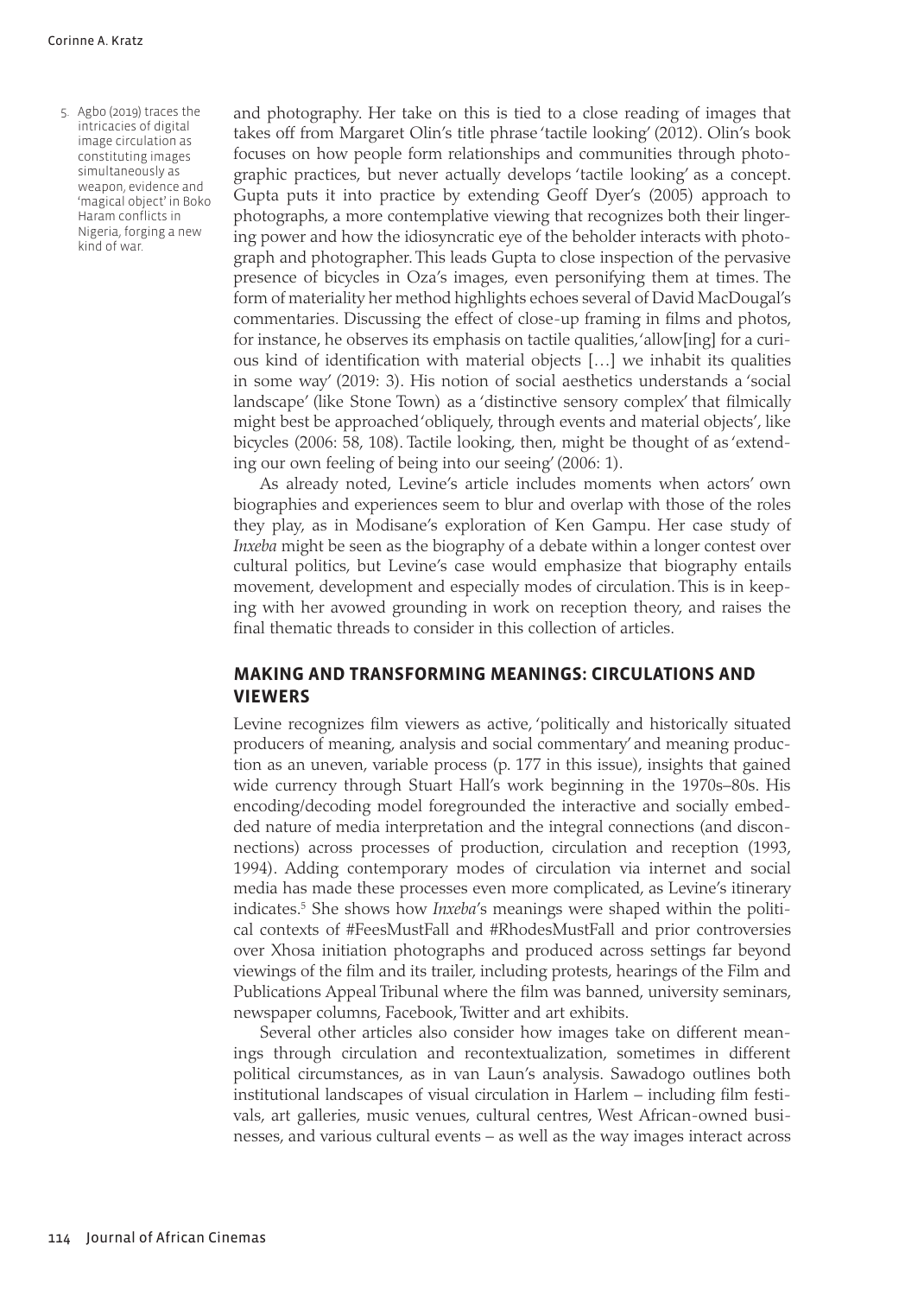media, considering how Harlem and her West African residents have taken on varied meanings in literature, film, photography, exhibits, music and more. Such cross-media connections are an important aspect of circulation to keep in mind when thinking about visual economies, different ways of seeing, and questions of reception, interpretation and images' potential effects. Parallel circulations and interactions across media might amplify, reinforce or contradict effects attributed to film and photography. Films screening in South Africa in the 1960s were in conversation with photos, journalism and fiction in *Drum* magazine that portrayed modern fashions and a sophisticated urban life, as Modisane notes, and also with earlier tours by US choirs and musical groups that Erlmann similarly identifies as providing a comparative foil for imagining other social and political arrangements (1991).

In these ways, visual culture also circulates across and blurs various domains – personal, public, political, governmental, commercial, journalistic – accumulating (and shedding) layers of meaning and history and working in counterpoint with varied cultural forms and histories to produce meaning and enrich felt experience as part of the social lives of photographs and films. Pinney has suggested thinking about the nature of networks involved in visual interpretations and relations, tracing understandings that emerge along 'a path of exchanges characterized by contingency' (2006: 140–41). In this case, that would focus on networks that shape distributions and form both connections and disjunctions, recognizing historical patterns of distribution and political economy that are shaped in various ways, e.g. nationally or through colonial relations (which might cross national boundaries). Other networks might reach in other directions, binding and separating people, visual practices, and visual economies along different dimensions.

Tracing such networks and circulations reveals not only different contexts of viewing, but also the different viewers and audiences involved – a topic which many of these articles touch upon. Levine delineates the different responses to *Inxeba* that undergirded the debates, with viewers fractured along lines that included South African vs. international, and the entangled concerns of 'traditional and religious leaders, decolonial theorists, LGBTI activists, journalists, the film's director, writers and actors' (p. 179 in this issue). Modisane notes that South African films in the 1950s–60s were almost entirely targeted for White English- and Afrikaans-speaking audiences, with *Dingaka* being an early film that also addressed Black African viewers and helped establish Gampu's acting career, leading to his 'growing popularity among black audiences, and respectful admiration from white critics' (p. 130 in this issue). The different viewers that Van Laun recognizes are largely associated with the prison photos' different contexts and uses: government workers who created the images for bureaucratic reasons; family, friends and media who attend and also document exhumation and reburial events; and the limited number of visitors to the Gallows Memorial Museum displays, not yet open to the public but visited during exhumation events. While Gupta's article gives little attention to the various people who saw and used Oza's photographs in Zanzibar at the time, it draws attention to the viewings and meanings of images over time, posing questions about how viewers now might see images relative to those who were contemporaneous with Oza.

Each article, then, recognizes a variety of viewers and perspectives involved in working with and working through the meanings of the filmic and the photographic in each case. At the 2018 workshop in Michigan, Phindi Mnyaka raised a key question in approaching research on viewer responses: how to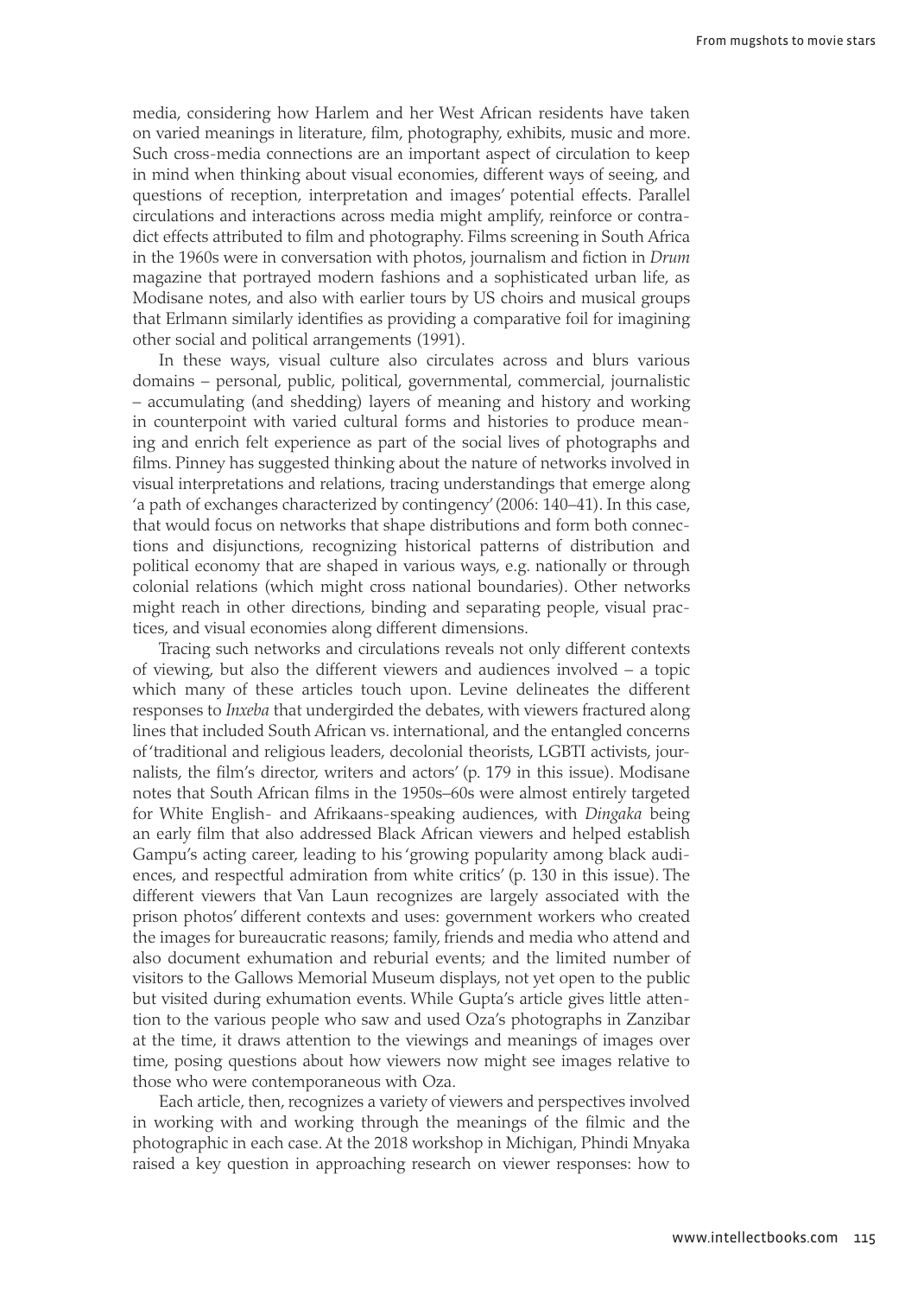do reception work without homogenizing along racial lines? The articles in this Special Issue suggest that strong work on audiences and reception takes into account far more than race as a broad distinction, recognizing the range of intersecting positionalities and dimensions that might define variation in viewers and their interpretations.

### **CONCLUSION**

While engaging with work on the filmic, the photographic and visual culture more broadly, the articles in this Special Issue interlace analytical themes related to the ways visual images figure in representing and constituting identities, subjectivities, communities and experiences of place, how notions of biography and materiality can be used in thinking about visual work, and the insights generated by tracing visual circulations and considering different perspectives and interpretations across the range of audiences and viewers. Together, these cases create a lively conversation about how African visual cultures are crafted through filmic and photographic resources and how their meanings emerge and their effects unfold. Seeing and showing become ways of knowing, orchestrating attention and intensifying perception. The alternate worlds portrayed may also provoke critical perspectives on viewers' own experiences and circumstances. This Special Issue will help understand how people might fashion, appropriate, synthesize, contest and creatively interpret visual resources from Africa and beyond as they simultaneously create counterpoints, new contexts and meanings for the places, relationships, identities and ideas that shape their lives.

### **ACKNOWLEDGEMENTS**

The author would like to thank Pamila Gupta and Susan Levine for their helpful comments and corrections on an earlier draft of this introduction.

#### **REFERENCES**

- Agbo, George Emeka (2019), 'Boko Haram insurgency and a new mode of war in Nigeria', in P. Hayes and G. Minkley (eds), *Ambivalent: Photography and Visibility in African History*, Athens, OH: Ohio University Press, pp. 260–82.
- Berger, John (1982), 'Stories', in J. Berger and J. Mohr, *Another Way of Telling*, New York: Pantheon, pp. 279–89.
- Berger, John ([1972] 1987), *Ways of Seeing*, London: British Broadcasting Corporation and Penguin Books.
- Berger, John and Mohr, Jean (1982), *Another Way of Telling*, New York: Pantheon.
- Dyer, Geoff (2005), *The Ongoing Moment: A Book about Photographs*, Edinburgh: Canongate.
- Edwards, Elizabeth and Hart, Janice (eds) (2004), *Photographs, Objects, Histories: On the Materiality of Images*, London: Routledge.
- Erlmann, Veit (1991), *African Stars: Studies in Black South African Performance*, Chicago, IL: University of Chicago Press.
- Gore, Charles (2015), '"African Photography": Special issue on African photography, edited by Charles Gore', *African Arts*, 48:3:1, pp. 4–5.
- Griffiths, Alison (2008), *Shivers Down Your Spine: Cinema, Museums, and the Immersive View*, New York: Columbia University Press.
- Gush, Simon and Cairn, James (2014), 'Red', SimonGush.net, 27 August, <http://simongush.net/simongush/index.php/2019/08/27/red/>. Accessed 17 May 2020.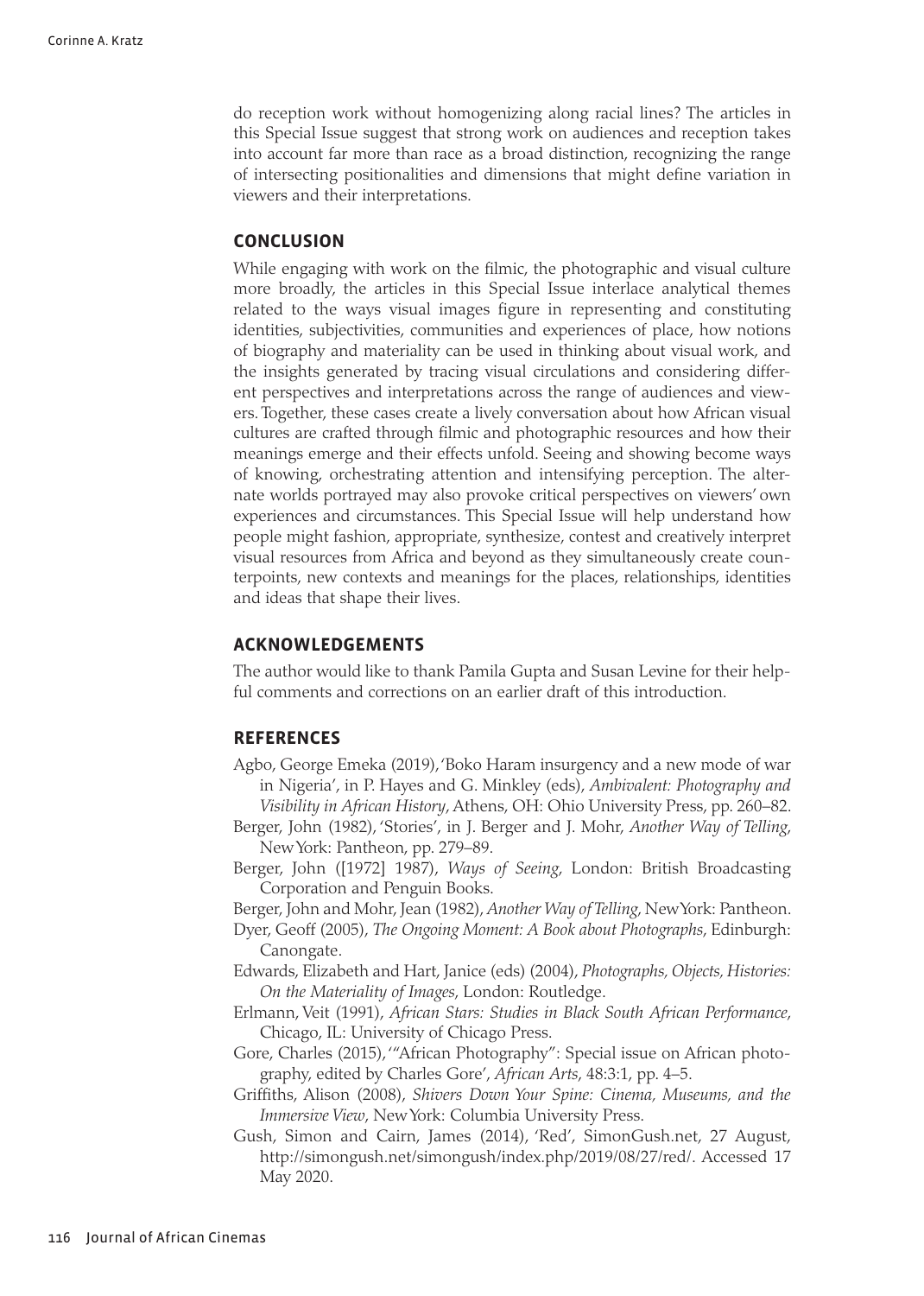- Hall, Stuart ([1980] 1993), 'Encoding, decoding', in S. During (ed.), *The Cultural Studies Reader*, London: Routledge, pp. 90–103.
- Hall, Stuart (1994), 'Reflections upon the encoding/decoding model', in J. Cruz and J. Lewis (eds), *Viewing, Reading, Listening: Audiences and Cultural Reception*, Boulder, CO: Westview, pp. 253–74.
- Kopytoff, Igor (1986), 'The cultural biography of things: Commoditization as process', in A. Appadurai (ed.), *The Social Life of Things*, Cambridge: Cambridge University Press, pp. 64–91.
- Kratz, Corinne A. (2002), *The Ones That Are Wanted: Communication and the Politics of Representation in a Photographic Exhibition*, Berkeley, CA: University of California Press.
- Kratz, Corinne A. (2012), 'Ceremonies, sitting rooms, and albums: How Okiek displayed photographs in the 1990s', in R. Vokes (ed.), *Photography in Africa: Ethnographic Perspectives*, Oxford: James Currey, pp. 241–65.
- Kratz, Corinne A. (2016), '*Red* textures and the work of juxtaposition', *Kronos*, 42, pp. 29–47.
- Kratz, Corinne A. (2018a), 'The case of the recurring Wodaabe: Visual obsessions in globalizing markets', *African Arts*, 51:1, pp. 24–45.
- Kratz, Corinne A. (2018b), 'Where did you cry?: Crafting categories, narratives, and affect through exhibit design', *Kronos*, 44, pp. 229–52.
- Kratz, Corinne A. (2019), 'Uncertain trajectories and refigured social worlds: The image entourage and other practices of digital and social media photography', *Africa*, 89:2, pp. 323–28.
- MacDougall, David (2006), *The Corporeal Image: Film, Ethnography, and the Senses*, Princeton, NJ: Princeton University Press.
- MacDougall, David (2019), 'How the visual makes sense', *Visual Anthropology*, 33:1, pp. 1–8.
- Masondo, Ingrid (2019), 'Unstable forms: Photography, race, and the identity document in South Africa', in P. Hayes and G. Minkley (eds), *Ambivalent: Photography and Visibility in African History*, Athens, OH: Ohio University Press, pp. 77–104.
- Minkley, Gary (2019), 'The pass photograph and the intimate photographic event in South Africa', in P. Hayes and G. Minkley (eds), *Ambivalent: Photography and Visibility in African History*, Athens, OH: Ohio University Press, pp. 105–25.
- Olin, Margaret (2012), *Touching Photographs*, Chicago, IL: University of Chicago Press.
- Pinney, Christopher (1990), 'The quick and the dead: Images, time and truth', *Visual Anthropology Review*, 6:2, pp. 42–54.
- Pinney, Christopher (2003), 'Introduction: "How the other half…"', in C. Pinney and N. Peterson (eds), *Photography's Other Histories*, Durham, NC: Duke University Press, pp. 1–16.
- Pinney, Christopher (2006), 'Four types of visual culture', in C. Tilley, W. Keane, S. Küchler, P. Spyer, S. Kuechler and M. Rowlands (eds), *Handbook of Material Culture*, London: Sage Publishing, pp. 131–44.
- Vokes, Richard (ed.) (2019), 'Photographies in Africa in the digital age', *Africa*, Special Issue, 89:2, pp. 207–323.